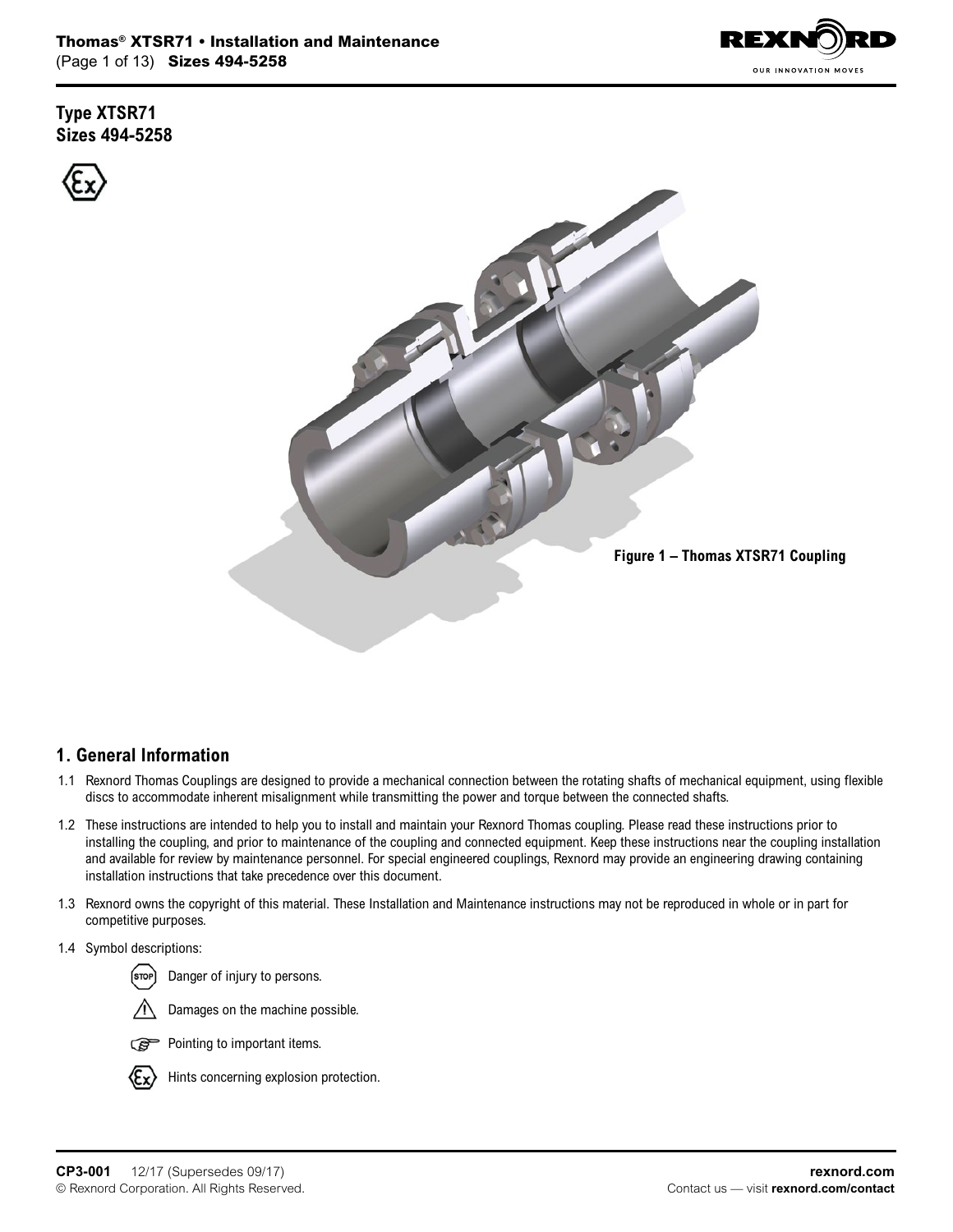

## **2. Safety and Advice Hints**



- 2.1 Safety should be a primary concern in all aspects of coupling installation, operation and maintenance.
- 2.2 Do not make contact with the coupling when it is rotating and/or in operation.
- 2.3 Because of the possible danger to person(s) or property from accidents which may result from improper use or installation of these products, it is extremely important to follow the proper selection, installation, maintenance and operational procedures.
- 2.4 Installation should be carried out by skilled personnel only. All personnel involved in the installation, service, operation, maintenance, and repair of this coupling and the connected equipment must read, understand, and comply with these Installation and Maintenance instructions. The Installation and Maintenance instructions and assembly drawing, if provided, must be at hand at the installation site.



For this coupling to meet the ATEX requirements, you must precisely follow these installation and maintenance instructions, and the supplement form 0005-08-49-01. This supplement outlines the ATEX requirements. If the operator does not follow these instructions, the coupling will immediately be considered non-conforming to ATEX.

- 2.5 All rotating power transmission products are potentially dangerous and can cause serious injury. They must be properly guarded in compliance with OSHA, ANSI, ATEX, European machine safety standards and other local standards. It is the responsibility of the user to provide proper guarding.
- 2.6 The coupling should be stored in a dry corrosion protected environment, free from external loads (for example by stacking) to prevent damage which may cause a hazard when the coupling is put into service.
- 2.7 For ATEX requirements the guard must have a minimum of 12.7 mm (1/2 in) radial clearance to the coupling outside diameter and allow for proper ventilation.
- 2.8 All conductive parts of the equipment should be connected in such a way that hazardous electrical potential differences cannot occur. In case insulated metal parts could be charged thus becoming a potential ignition source, earth connections must be provided.
- 2.9 Make sure to disengage the electrical power and any other sources of potential energy before you perform work on the coupling.
- 2.10 Packaging material can generate electrostatic charges. It may then become an explosive hazard. It must be removed from the coupling outside any hazardous areas.
- 2.11 Proper lockout-tag out procedures must be followed to safeguard against unintentional starting of the equipment.
- 2.12 All work on the coupling must be performed when the coupling is at rest with no load.
- 2.13 Do not start or jog the motor, engine, or drive system without securing the coupling components. If the equipment is started with only a hub attached, the hub must be properly mounted and ready for operation, with the key and set screw (if included) fastened. When the full coupling assembly is started, all fasteners and hardware must be completely and properly secured. Do not run the coupling with loose fasteners.
- 2.14 Use explosive environment appropriate tools only, for more information see DIN EN 1127-1:2008:02, Annex A.
- 2.15 The coupling may only be used in accordance with the technical data provided in the Thomas disc coupling catalog. Customer modifications and alterations to the coupling are not permissible.
- 2.16 All spare parts for service or replacement must originate from or be approved by Rexnord.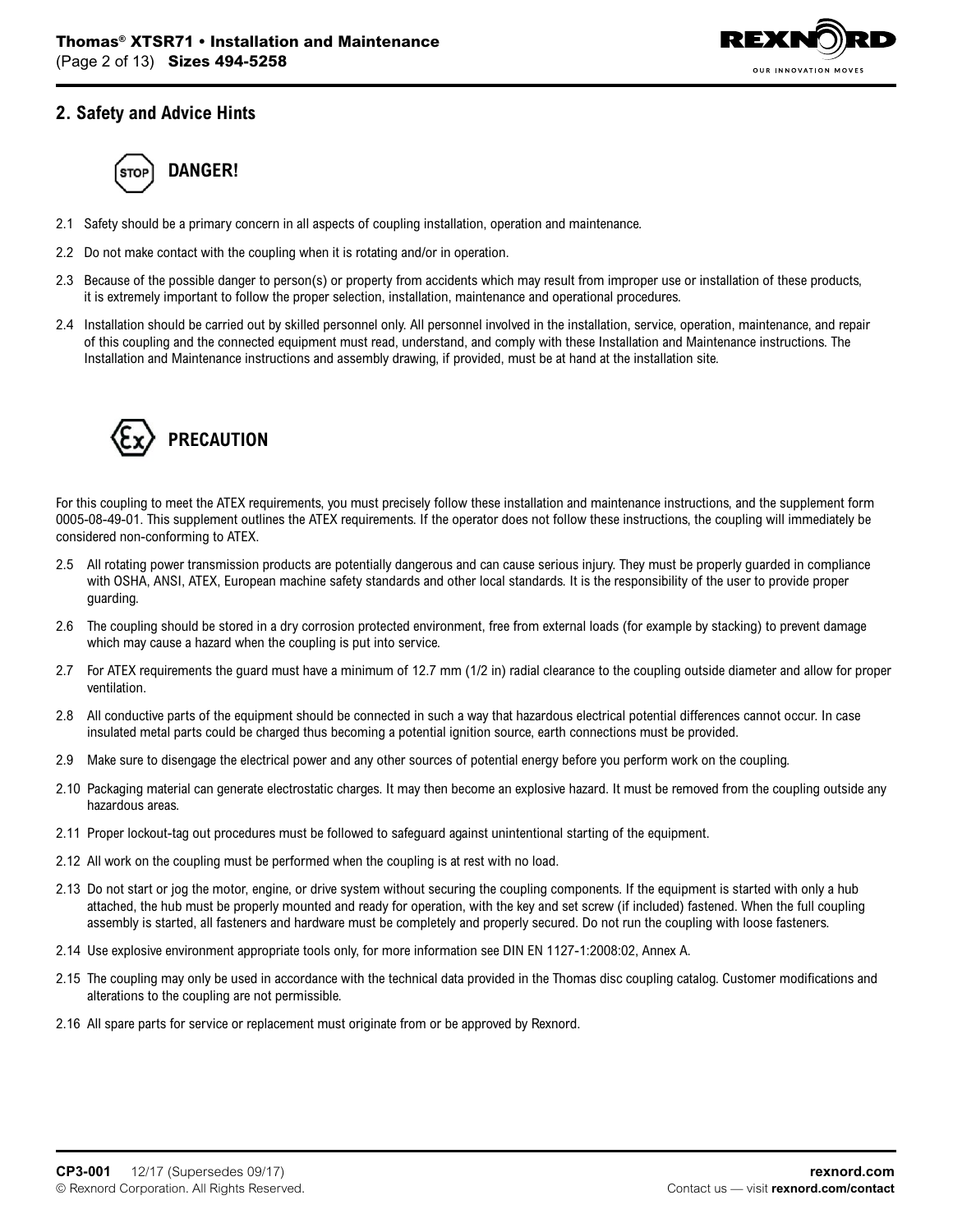



#### **Figure 2 – Thomas XTSR71 Coupling Components**

**PED** Note: Coupling component numbers above correspond to the component numbers in the column headers of Table 1.



**Figure 3 – Disc Pack Hardware Kit**  Consisting of parts  $(1)$ ,  $(3)$  and  $(4)$  above.

Thomas XTSR71 couplings are delivered from the factory with a fully assembled center member consisting of a center spool, two adapters, disc packs, bolts, bushings and locknuts that have already been tightened at the factory to the torque specified in Table 5. The center member assembly is ready for field installation and it is recommended that you do not disassemble it unless you are replacing the disc packs. Cap screws will need to be installed and tightened during installation.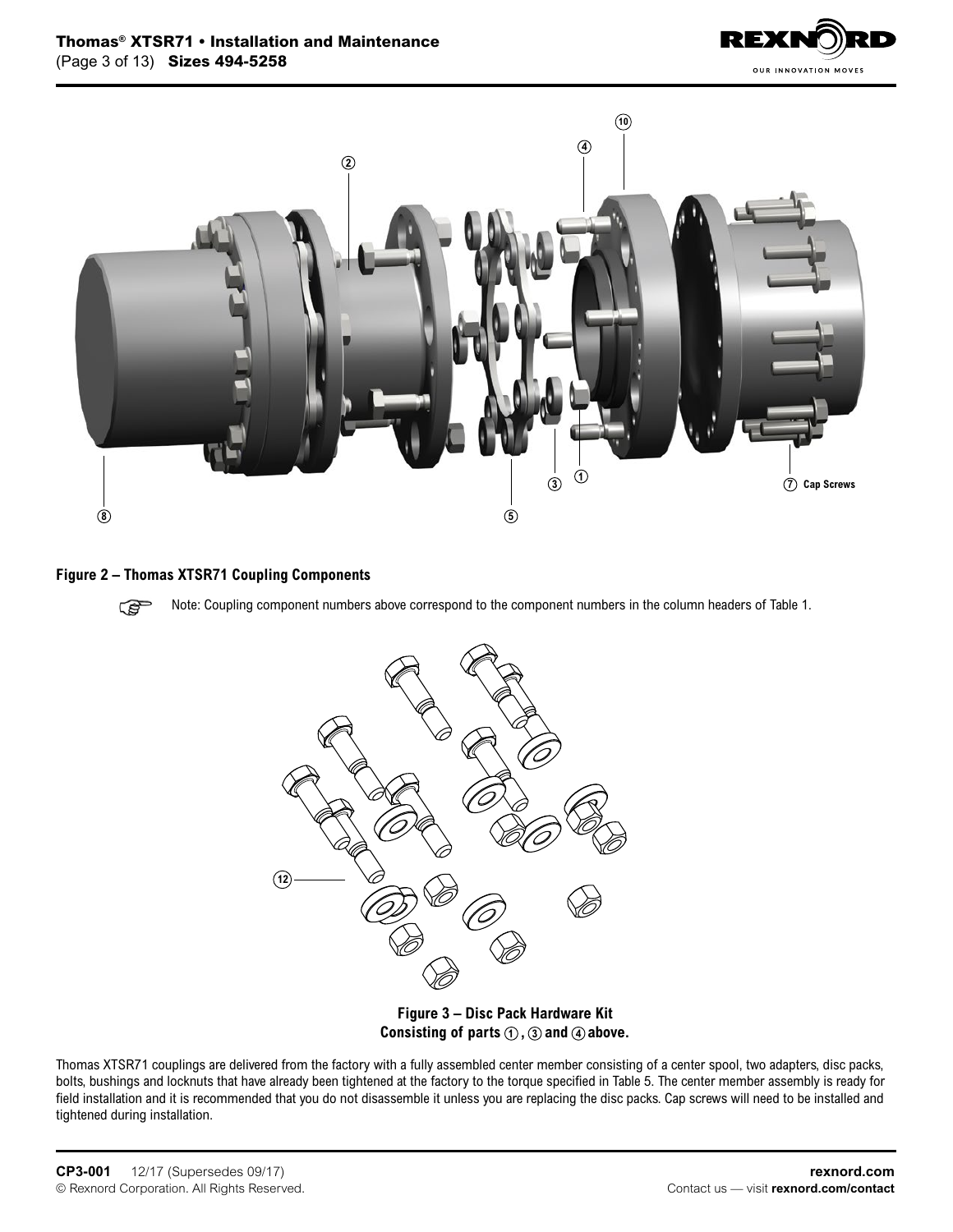

#### **Table 1 — Rexnord Thomas XTSR71 Coupling Component part numbers**

Note: the circled numbers identified in the column headers below, correspond to the coupling component numbers in Figures 2 and 3.**PER** 

| XTSR71                  | <b>Standard</b><br>Hub + Cap                    | <b>Standard</b><br>Center Spool (1 per Coupling) 2<br>Adapter<br>XL Hub + |                                                                |                      |                          |          |                          |                      | <b>Disc Pack</b><br>2 per | Hardware Kit (Bolts, Locknuts, and Overload<br>Bushings) for One Disc Pack (12) |                                       |                                           |                                       |                                        |  |  |
|-------------------------|-------------------------------------------------|---------------------------------------------------------------------------|----------------------------------------------------------------|----------------------|--------------------------|----------|--------------------------|----------------------|---------------------------|---------------------------------------------------------------------------------|---------------------------------------|-------------------------------------------|---------------------------------------|----------------------------------------|--|--|
| Coupling<br><b>Size</b> | <b>Screw Kit</b><br>$\circledast$<br>Part No.** | <b>Cap Screw</b><br>Kit Part No.                                          | $\circled{10}$<br>Part No.<br>(2 <sub>per</sub> )<br>coupling) | <b>XL</b><br>Adapter | <b>XXL</b><br>Adapter    | Part No. | "ር"<br>Length<br>(in)    | Part No.             | "ር"<br>Length<br>(mm)     | Coupling<br>Part No.<br>$\circled{5}$                                           | Hardware<br><b>Kit Part</b><br>$No.*$ | <b>Bolts</b><br>Quantity<br>$\circled{4}$ | Locknuts<br>Quantity<br>$\circled{1}$ | <b>Bushings</b><br>Quantity<br>$\odot$ |  |  |
|                         |                                                 |                                                                           |                                                                |                      |                          | 10003235 | 3.50                     | 10003238             | 100                       |                                                                                 |                                       |                                           |                                       |                                        |  |  |
| 494                     | 10611141                                        | 10611142                                                                  | 10003755                                                       | 10003215             | 10003216                 | 10003236 | 3.75                     | 10003239             | 140                       | 10003753                                                                        | 10611144                              | 4                                         | 4                                     | $\overline{4}$                         |  |  |
|                         |                                                 |                                                                           |                                                                |                      |                          | 10003237 | 5.00                     |                      | ---                       |                                                                                 |                                       |                                           |                                       |                                        |  |  |
|                         |                                                 |                                                                           |                                                                |                      |                          | 10003240 | 3.50                     | 10003243             | 100                       |                                                                                 |                                       |                                           |                                       |                                        |  |  |
| 644                     | 10611142                                        | ---                                                                       | 10003754                                                       | ---                  | 10003218                 | 10003241 | 3.75                     | 10003244             | 140                       | 10002803                                                                        | 10611145                              | 4                                         | 4                                     | $\overline{4}$                         |  |  |
|                         |                                                 |                                                                           |                                                                |                      |                          | 10003242 | 5.00                     |                      | ---                       |                                                                                 |                                       |                                           |                                       |                                        |  |  |
|                         |                                                 |                                                                           |                                                                |                      |                          | 10000871 | 3.50                     | 10000801             | 100                       |                                                                                 |                                       |                                           |                                       |                                        |  |  |
| 726                     | 10001611                                        | 10001612                                                                  | 10001131                                                       | 10001781             | 10002805                 | 10311913 | 3.75                     | 10000860             | 140                       | 10000091                                                                        | 10001561                              | 6                                         | 6                                     | $6\phantom{1}6$                        |  |  |
|                         |                                                 |                                                                           |                                                                |                      |                          | 10000872 | 4.38                     |                      | $\qquad \qquad \cdots$    |                                                                                 |                                       |                                           |                                       |                                        |  |  |
|                         |                                                 |                                                                           |                                                                |                      |                          | 10000873 | 5.00                     | ---                  | ---                       |                                                                                 |                                       |                                           |                                       |                                        |  |  |
|                         |                                                 |                                                                           |                                                                |                      |                          | 10355817 | 3.50                     | 10000802             | 100                       |                                                                                 |                                       |                                           | 6                                     | $6\phantom{1}6$                        |  |  |
| 826                     | 10001612                                        | 10001613                                                                  | 10001132                                                       | 10001782             | 10002806                 | 10319474 | 3.75                     | 10000861             | 140                       | 10000092                                                                        | 10001562                              | 6                                         |                                       |                                        |  |  |
|                         |                                                 |                                                                           |                                                                |                      |                          | 10000875 | 4.38                     |                      | ---                       |                                                                                 |                                       |                                           |                                       |                                        |  |  |
|                         |                                                 |                                                                           |                                                                |                      |                          | 10000876 | 5.00                     | ---                  | ---                       |                                                                                 |                                       |                                           |                                       |                                        |  |  |
|                         |                                                 |                                                                           |                                                                |                      | 10002807                 | 10613540 | 3.75                     | 10000862             | 100                       |                                                                                 | 10001563                              |                                           |                                       |                                        |  |  |
|                         | 10001613                                        |                                                                           | 10001133                                                       | 10001783             |                          | 10000877 | 4.38                     | 10000803             | 140                       | 10000093                                                                        |                                       | 6                                         | 6                                     | $6\phantom{1}6$                        |  |  |
| 996                     |                                                 | 10001614                                                                  |                                                                |                      |                          | 10000878 | 5.00                     |                      | ---                       |                                                                                 |                                       |                                           |                                       |                                        |  |  |
|                         |                                                 |                                                                           |                                                                |                      |                          | 10000879 | 7.00                     | 10000863             | 180                       |                                                                                 |                                       |                                           |                                       |                                        |  |  |
| 1088                    | 10001614                                        | 10001615                                                                  | 10001134                                                       | 10001784             | 10002808                 | 10000880 | 5.00                     | 10000804             | 140                       | 10000094                                                                        | 10001564                              | 8                                         | 8                                     | 8                                      |  |  |
|                         |                                                 |                                                                           |                                                                |                      |                          | 10000881 | 7.00                     | 10000864             | 180                       |                                                                                 |                                       |                                           |                                       |                                        |  |  |
|                         | 10001615                                        |                                                                           |                                                                | 10001785             |                          | 10000882 | 5.00                     | 10000805             | 140                       |                                                                                 |                                       |                                           |                                       |                                        |  |  |
| 1298                    |                                                 | 10001616                                                                  | 10001135                                                       |                      | 10002809                 | 10000883 | 7.00                     | 10000865             | 180                       | 10000095                                                                        | 10001565                              | 8                                         | 8                                     | 8                                      |  |  |
|                         |                                                 |                                                                           |                                                                |                      |                          | $---$    | $\overline{\phantom{a}}$ |                      | 250                       |                                                                                 |                                       |                                           |                                       |                                        |  |  |
|                         | 10001616                                        |                                                                           | 10001136                                                       | 10001786             |                          |          | ---                      | 10000866             | 140                       |                                                                                 |                                       |                                           |                                       | 8                                      |  |  |
| 1548                    |                                                 | 10001617                                                                  |                                                                |                      | 10002810                 | 10000885 | 7.00<br>---              | 10000806<br>10000867 | 180<br>250                | 10000096                                                                        | 10001566                              | 8                                         | 8                                     |                                        |  |  |
|                         |                                                 |                                                                           |                                                                |                      |                          | 10000886 | 7.00                     | 10000807             | 180                       |                                                                                 |                                       |                                           |                                       |                                        |  |  |
| 1698                    | 10001617                                        | 10001618                                                                  | 10001137                                                       | 10001787             | 10002811                 |          | ---                      | 10000868             | 250                       | 10000097                                                                        | 10001567                              | 8                                         | 8                                     | 8                                      |  |  |
|                         |                                                 |                                                                           |                                                                |                      |                          | 10000887 | 7.00                     | 10000808             | 180                       |                                                                                 |                                       |                                           |                                       |                                        |  |  |
| 1928                    | 10001618                                        | 10001619                                                                  | 10001138                                                       | 10001788             | 10002812                 | 10000888 | 7.50                     | 10000869             | 250                       | 10000098                                                                        | 10001568                              | 8                                         | 8                                     | 8                                      |  |  |
|                         |                                                 |                                                                           |                                                                |                      |                          | 10000889 | 8.00                     |                      | ---                       |                                                                                 |                                       |                                           |                                       |                                        |  |  |
| 2068                    | 10001619                                        | 10001620                                                                  | 10001139                                                       | 10001789             | 10002813                 | 10000891 | 8.00                     | 10000809             | 250                       | 10000099                                                                        | 10001569                              | 8                                         | 8                                     | 8                                      |  |  |
| 2278                    | 10001620                                        | 10001621                                                                  | 10001140                                                       | 10001790             | 10002814                 | 10000892 | 8.00                     | 10000810             | 250                       | 10000100                                                                        | 10001570                              | 8                                         | 8                                     | 8                                      |  |  |
| 2468                    | 10001621                                        | 10001622                                                                  | 10001141                                                       | 10001791             | 10002815                 | 10000893 | 9.00                     | 10000811             | 250                       | 10000101                                                                        | 10001571                              | 8                                         | 8                                     | 8                                      |  |  |
| 2698                    | 10001622                                        | 10001623                                                                  | 10001142                                                       | 10001792             | 10002816                 | ---      | $\overline{\phantom{a}}$ | 10000812             | 250                       | 10000102                                                                        | 10001572                              | 8                                         | 8                                     | 8                                      |  |  |
| 2888                    | 10001623                                        | 10001624                                                                  | 10001143                                                       | 10001793             | 10002817                 | ---      | ---                      |                      | ---                       | 10000103                                                                        | 10001573                              | 8                                         | 8                                     | 8                                      |  |  |
| 3058                    | 10001624                                        | 10001631                                                                  | 10001144                                                       | 10001794             | 10002818                 | ---      | $---$                    | ---                  | ---                       | 10000104                                                                        | 10001574                              | 8                                         | 8                                     | 8                                      |  |  |
| 3358                    | 10001631                                        | 10001625                                                                  | 10001145                                                       | 10001795             | 10002819                 | ---      | ---                      | ---                  | ---                       | 10000105                                                                        | 10001575                              | 8                                         | 8                                     | 8                                      |  |  |
| 3668                    | 10001625                                        | 10001626                                                                  | 10001146                                                       | 10001796             | 10002820                 | ---      | $---$                    | ---                  | ---                       | 10000106                                                                        | 10001576                              | 8                                         | 8                                     | 8                                      |  |  |
| 3908                    | 10001626                                        | 10001627                                                                  | 10001147                                                       | 10001797             | 10002821                 | ---      | $---$                    | ---                  | ---                       | 10000107                                                                        | 10001577                              | 8                                         | 8                                     | 8                                      |  |  |
| 4178                    | 10001627                                        | 10001628                                                                  | 10001148                                                       | 10001798             | 10002822                 | ---      | $---$                    | ---                  | ---                       | 10000108                                                                        | 10001578                              | 8                                         | 8                                     | 8                                      |  |  |
| 4588                    | 10001628                                        | 10001629                                                                  | 10001149                                                       | 10001799             | 10002823                 | ---      | $---$                    | ---                  | ---                       | 10000109                                                                        | 10001579                              | 8                                         | 8                                     | 8                                      |  |  |
| 4918                    | 10001629                                        | 10001630                                                                  | 10001150                                                       | 10001800             | $\overline{\phantom{a}}$ | ---      | $---$                    | ---                  | ---                       | 10000110                                                                        | 10001580                              | 8                                         | 8                                     | 8                                      |  |  |
| 5258                    | 10001630                                        | $\hspace{0.05cm} \ldots$                                                  | 10001151                                                       |                      | ---                      | ---      | ---                      | ---                  | ---                       | 10000111                                                                        | 10001581                              | 8                                         | 8                                     | 8                                      |  |  |

\*Disc pack hardware sold as kits only.

\*\*All hub part numbers are non bored and include adapter hub hardware kit.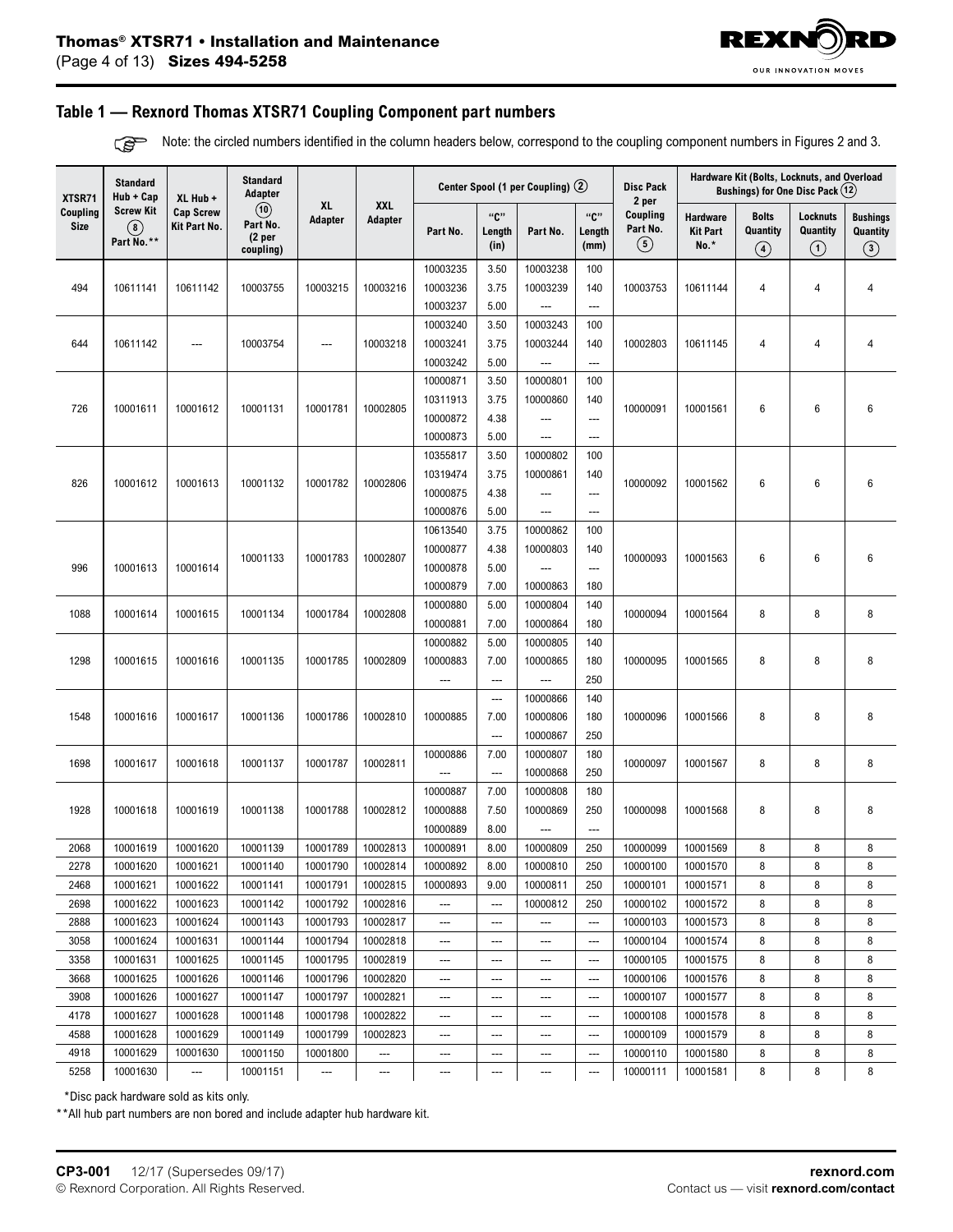

## **3. Hub Mounting**



Be sure to disengage the electrical power and any other sources of potential energy before you perform work on the hub and coupling assembly.



**ASSEMBLY OF COUPLING FLANGES** 

**Figure 4 – Mounting Hubs on Shafts**

- 3.1 Examine the coupling assembly to assure there is no visible damage.
- 3.2 Clean the hub bores and shafts using lint-free cloth. Remove any nicks or burrs.
- 3.3 The key(s) should have a close side-to-side fit in the keyway in the hub and shaft, with a slight clearance over the top when assembled
- 3.4 Remove the cap screws that attach the hubs to the adapters, and remove both hubs.
	- $\mathbb{G}$  Caution: When heating hubs is required, an oven is preferred and an open flame is not recommended. If flame heating is considered mandatory, it is important to provide uniform heating to avoid distortion and excessive temperature. A thermal stick applied to the hub surface will help determine the hub temperature.



# **DANGER!**

Touching hot hubs causes burns. Wear safety gloves to avoid contact with hot surfaces.

### **4. Straight Bore with Clearance/Slip Fit**

- 4.1 Install the key(s) in the shaft.
- 4.2 Check to be sure that the set screw(s) in the hub does not protrude into the keyway or the bore. Remove or back out the set screw to provide clearance during assembly.
- 4.3 Slide the hub up the shaft to the desired axial position.
- 4.4 If used; assemble and tighten the set screw(s) using a calibrated torque wrench to the values shown in Table 2.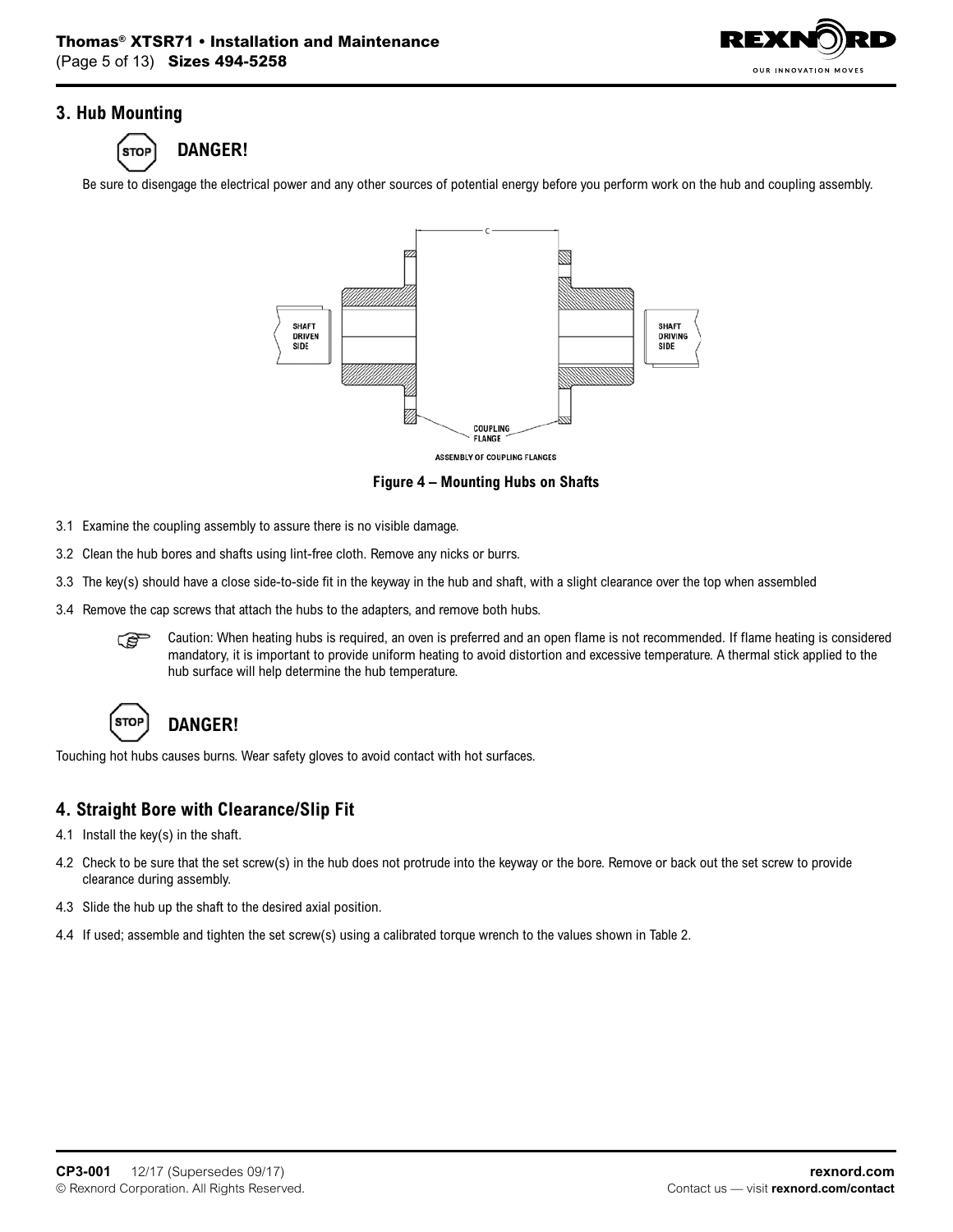

### **Table 2 — Set Screw Tightening Torque**

|                   | <b>Set Screw Size</b>    | $1/4 - 20$     | $1/4 - 28$     | $5/16 - 18$ | $5/16 - 24$ | $3/8 - 16$ | $3/8 - 24$ | $1/2 - 13$ | $1/2 - 20$ |  |
|-------------------|--------------------------|----------------|----------------|-------------|-------------|------------|------------|------------|------------|--|
|                   | <b>Hex Head Key Size</b> | 1/8            | 1/8            | 5/32        | 5/32        | 3/16       | 3/16       | 1/4        | 1/4        |  |
| <b>Tightening</b> | (Nm)                     |                |                | 15          | 16          | 27         | 31         | 68         | 75         |  |
| torque            | $(lb-in)$                | 66             | 76             | 132         | 144         | 240        | 276        | 600        | 660        |  |
|                   |                          |                |                |             |             |            |            |            |            |  |
|                   | <b>Set Screw Size</b>    | M <sub>6</sub> | M <sub>8</sub> | M10         | M12         | M16        | 1/4        | 3/8        |            |  |
|                   | <b>Hex Head Key Size</b> |                | 4              |             | 6           | 8          | 1/8"       | 3/16"      |            |  |
| <b>Tightening</b> | (Nm)                     |                | 12             | 25          | 50          | 100        | 8          | 25         |            |  |
| torque            | $(lb-in)$                | 55             | 110            | 220         | 440         | 880        | 70         | 220        |            |  |

**REP CAUTION!** Never use two set screws with one on top of the other in the same tapped hole.

### **5. Straight Bore with Interference Fit**

- 5.1 Accurately measure the bore and shaft diameters to assure proper fit.
- 5.2 Install the key(s) in the shaft.
- 5.3 Heat the hub in an oven until the bore is sufficiently larger than the shaft.
- 5.4 350°F (177°C) is usually sufficient for carbon steel hubs. Do not exceed 500°F (260°C).
- 5.5 With the hub expanded, install it quickly on the shaft to the desired axial position. A pre-set axial stop device can be helpful.



**Figure 6 – Dial indicator placement for axial draw measurement example.**

#### **6. Taper Bore**

- 6.1 Check for acceptable contact pattern between the hub and the shaft.
- 6.2 Put the hub on the shaft, keeping the keyways (if existing) aligned.
- 6.3 Lightly tap the face of the hub with a soft mallet. The resultant position will provide a starting point for the hub axial draw up.
- 6.4 Use a depth micrometer to measure the distance from the shaft end to the hub face, as shown in Figure 5. Record the dimension.
- 6.5 Mount a dial indicator to read axial hub advancement, as shown in Figure 6. Alternatively, the indicator can be positioned to contact the end of the hub. Set the indicator to "zero."
- 6.6 Remove the hub and install the key(s) in the shaft.
- 6.7 Heat the hub in an oven until the bore is sufficiently larger than the shaft.
- 6.8 350°F (177°C) is usually sufficient for carbon steel hubs. Do not exceed 500°F (260°C).
- 6.9 Higher temperatures may be required for higher interference fit levels where alloy steel hubs may be encountered. A general rule to consider is that for every 160°F increase in temperature, steel will expand 0.001 inch for every inch of shaft diameter (or 0.029 mm/100°C). When calculating temperatures, also consider additional expansion to provide clearance and allow for a loss of heat and subsequent shrinkage during the handling process.
- 6.10 With the hub expanded, install it quickly on the shaft to the "zero" set point. Continue to advance the hub up the taper to the desired axial position, as defined by Rexnord's customer. Use the indicator as a guide only. A pre-set axial stop device can be helpful.
- 6.11 Inspect the assembly to verify that the hub is properly positioned. Consult Rexnord if necessary.
- 6.12 Install any hub axial retention device (if any) in accordance with the equipment manufacturer's specifications.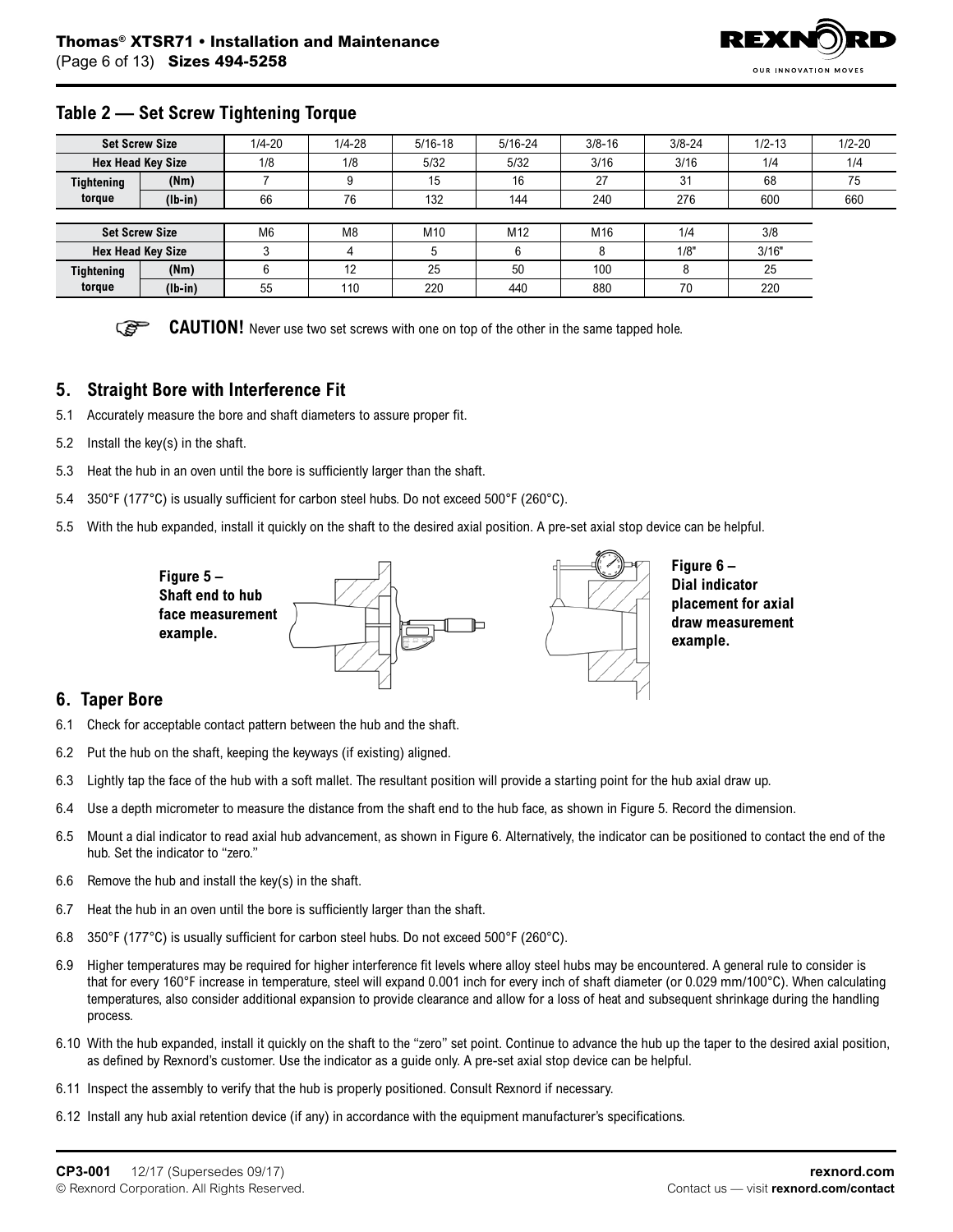

## **7. Shaft Alignment**



 **ATTENTION!** Soft foot – the equipment must rest flat on its base. If one or more feet of the machine are shorter, longer, or angled in some way to prevent uniform contact (a condition commonly known as "soft foot") it must now be corrected.

**ATTENTION!** To improve the life of the coupling, the shafts must be aligned to minimize distortion of the flexing elements. Shaft **P** alignment is required in the axial, parallel, and angular directions, with each of these values not to exceed the recommended ratings for the coupling and the alignment values shown in Table 3. Shaft alignment can be measured using various established methods, including Laser Alignment, Reverse Dial Indicator, and Rim and Face

Move the connected equipment to achieve acceptable alignment. When well aligned, the disc packs will be centered and approximately parallel to their mating flange faces and the flexing elements will have little visible waviness when viewed from the side.

As a guide, the maximum and minimum values for dimension "N" shown in Figure 7 are given in Table 3. These dimensions are suggested for initial installation. Additional capacity is available to compensate for thermal and structural equipment movement. Maximum axial capacity values for these couplings are also given in Table 3.



Table 3 shows installation limits for Angular and Parallel alignment. The Angular Alignment Total Indicator Reading value is the maximum difference between the measurements (X-Y) taken between opposite sides of the center spool flange and adapter flange as shown in Figure 8. The Parallel Alignment value "P" is the offset between the centers of the hubs, as shown in Figure 9. If parallel offset is measured by rotating the hubs with a dial indicator on the outside diameter, the total indicated reading should be divided by (2) to calculate "P".





**Figure 8 - Angular Misalignment Figure 9 - Parallel Misalignment**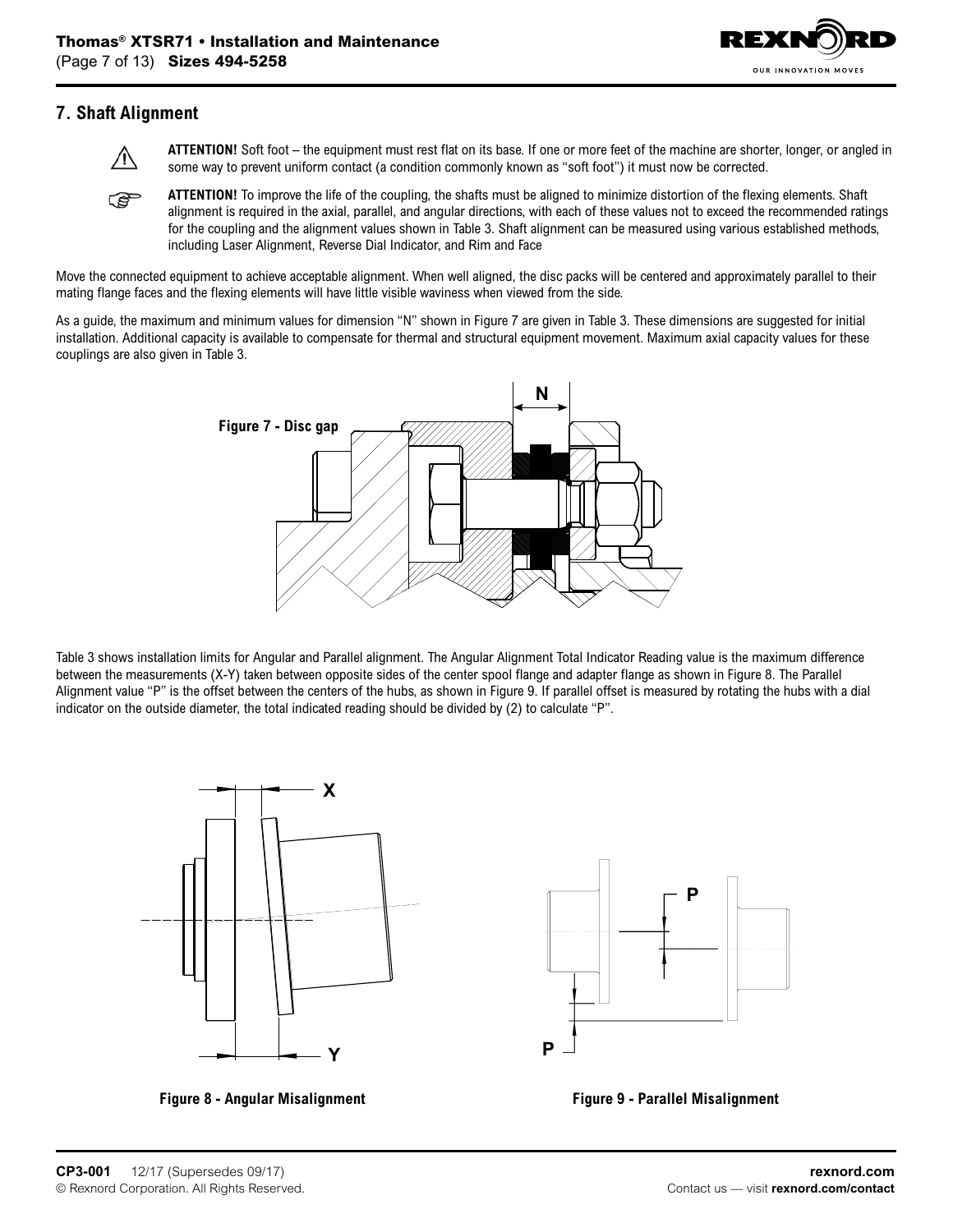

#### **Table 3 — Alignment Values**

|                                  | "A"                                                                         |               |               | "N"<br>"А"              |              |              |                          |              |                                                      |                                                            |                            |                        |                                                                                                                   | Recommended Installation Limits*** |                                                                   |                                                      |                                                                 |                                                      |                                                                                            |              |                                                                 |                |
|----------------------------------|-----------------------------------------------------------------------------|---------------|---------------|-------------------------|--------------|--------------|--------------------------|--------------|------------------------------------------------------|------------------------------------------------------------|----------------------------|------------------------|-------------------------------------------------------------------------------------------------------------------|------------------------------------|-------------------------------------------------------------------|------------------------------------------------------|-----------------------------------------------------------------|------------------------------------------------------|--------------------------------------------------------------------------------------------|--------------|-----------------------------------------------------------------|----------------|
|                                  | <b>Dimension</b>                                                            |               |               | <b>Dimension</b>        |              |              | <b>Dimension</b>         |              |                                                      | "C" Length                                                 |                            | <b>Installation</b>    |                                                                                                                   | Axial                              |                                                                   |                                                      |                                                                 | <b>Parallel Misalignment</b>                         |                                                                                            | Angular      | Angular<br><b>Misalignment</b>                                  |                |
| <b>XTSR</b><br>71<br><b>Size</b> |                                                                             | Std. Hub      | <b>XL Hub</b> |                         | Min.         | Max.         | Min.                     | Max.         | (distance between<br>hub flanges)                    |                                                            | <b>Axial Limits</b><br>+/- |                        | Capacity<br>+/-                                                                                                   |                                    | Parallel<br>Alignment<br><b>Total Indicator</b><br>Reading (TIR*) |                                                      | <b>Installation Limit</b><br>Parallel<br><b>Offset</b><br>"P"** |                                                      | <b>Misalignment</b><br><b>Between Hubs</b><br>Installation<br>(X-Y)<br><b>Standard Hub</b> |              | <b>Between Hubs</b><br>Installation<br>$(X-Y)$<br><b>XL Hub</b> |                |
|                                  | (in)                                                                        | (mm)          | (in)          | (mm)                    | (in)         | (in)         | (mm)                     | (mm)         | (in)                                                 | (mm)                                                       | (in)                       | (mm)                   | (in)                                                                                                              | (mm)                               | (in)                                                              | (mm)                                                 | (in)                                                            | (mm)                                                 | (in)                                                                                       | (mm)         | (in)                                                            | (mm)           |
| 494                              | 2.77                                                                        | 70.0          | 3.36          | 85.0                    | 0.33         | 0.35         | 8.3                      | 8.8          | 3.50<br>3.75<br>5.00<br>3.94<br>5.51                 | 88.9<br>95.3<br>127.0<br>100.0<br>140.0                    | 0.012                      | 0.30                   | 0.045                                                                                                             | 1.2                                | 0.035<br>0.038<br>0.050<br>0.039<br>0.055                         | 0.89<br>0.95<br>1.27<br>1.00<br>1.40                 | 0.018<br>0.019<br>0.025<br>0.020<br>0.028                       | 0.44<br>0.48<br>0.64<br>0.50<br>0.70                 | 0.004                                                                                      | 0.10         | 0.004                                                           | 0.10           |
| 644                              | 3.36                                                                        | 85.0          | ---           | ---                     | 0.33         | 0.35         | 8.3                      | 8.8          | 3.50<br>3.75<br>5.00<br>3.94<br>5.51                 | 88.9<br>95.3<br>127.0<br>100.0<br>140.0                    | 0.017                      | 0.43                   | 0.068                                                                                                             | 1.7                                | 0.035<br>0.038<br>0.050<br>0.039<br>0.055                         | 0.89<br>0.95<br>1.27<br>1.00<br>1.40                 | 0.018<br>0.019<br>0.025<br>0.020<br>0.028                       | 0.44<br>0.48<br>0.64<br>0.50<br>0.70                 | 0.004                                                                                      | 0.10         |                                                                 |                |
| 726                              | 3.74                                                                        | 95.0          | 4.25          | 108.0                   | 0.33         | 0.35         | 8.3                      | 8.8          | 3.50<br>3.75<br>4.38<br>5.00<br>3.94<br>5.51         | 88.9<br>95.3<br>111.1<br>127.0<br>100.0<br>140.0           | 0.026                      | 0.65                   | 0.051                                                                                                             | 1.3                                | 0.028<br>0.030<br>0.035<br>0.040<br>0.031<br>0.044                | 0.71<br>0.76<br>0.89<br>1.02<br>0.80<br>1.12         | 0.014<br>0.015<br>0.018<br>0.020<br>0.016<br>0.022              | 0.36<br>0.38<br>0.44<br>0.51<br>0.40<br>0.56         | 0.005                                                                                      | 0.13         | 0.006                                                           | 0.15           |
| 826                              | 4.25                                                                        | 108.0         | 5.08          | 129.0                   | 0.36         | 0.38         | 9.1                      | 9.6          | 3.50<br>3.75<br>4.38<br>5.00<br>3.94<br>5.51         | 88.9<br>95.3<br>111.1<br>127.0<br>100.0<br>140.0           | 0.030                      | 0.75                   | 0.059                                                                                                             | 1.5                                | 0.028<br>0.030<br>0.035<br>0.040<br>0.031<br>0.044                | 0.71<br>0.76<br>0.89<br>1.02<br>0.80<br>1.12         | 0.014<br>0.015<br>0.018<br>0.020<br>0.016<br>0.022              | 0.36<br>0.38<br>0.44<br>0.51<br>0.40<br>0.56         | 0.006                                                                                      | 0.15         | 0.007                                                           | 0.18           |
| 996                              | 5.08                                                                        | 129.0         | 5.51          | 140.0                   | 0.37         | 0.39         | 9.3                      | 9.9          | 3.75<br>4.38<br>5.00<br>7.00<br>3.94<br>5.51<br>7.09 | 95.3<br>111.3<br>127.0<br>177.8<br>100.0<br>140.0<br>180.0 | 0.035                      | 0.90                   | 0.070                                                                                                             | 1.8                                | 0.030<br>0.035<br>0.040<br>0.056<br>0.031<br>0.044<br>0.057       | 0.76<br>0.89<br>1.02<br>1.42<br>0.80<br>1.12<br>1.44 | 0.015<br>0.018<br>0.020<br>0.028<br>0.016<br>0.022<br>0.028     | 0.38<br>0.45<br>0.51<br>0.71<br>0.40<br>0.56<br>0.72 | 0.007                                                                                      | 0.18         | 0.008                                                           | 0.20           |
| 1088                             | 5.51                                                                        | 140.0         | 6.54          | 166.0                   | 0.40         | 0.42         | 10.1                     | 10.7         | 5.00<br>7.00<br>5.51<br>7.09                         | 127.0<br>177.8<br>140.0<br>180.0                           | 0.025                      | 0.65                   | 0.051                                                                                                             | 1.3                                | 0.020<br>0.028<br>0.022<br>0.028                                  | 0.51<br>0.71<br>0.56<br>0.72                         | 0.010<br>0.014<br>0.011<br>0.014                                | 0.25<br>0.36<br>0.28<br>0.36                         | 0.005                                                                                      | 0.13         | 0.006                                                           | 0.15           |
| 1298                             | 6.54                                                                        | 166.0         | 7.83          | 199.0                   | 0.50         | 0.52         | 12.6                     | 13.3         | 5.00<br>7.00<br>5.51<br>7.09<br>9.84                 | 127.0<br>177.8<br>140.0<br>180.0<br>250.0                  | 0.031                      | 0.80                   | 0.061                                                                                                             | 1.6                                | 0.020<br>0.028<br>0.022<br>0.028<br>0.039                         | 0.51<br>0.71<br>0.56<br>0.72<br>1.00                 | 0.010<br>0.014<br>0.011<br>0.014<br>0.020                       | 0.25<br>0.36<br>0.28<br>0.36<br>0.50                 | 0.006                                                                                      | 0.15         | 0.008                                                           | 0.20           |
| 1548                             | 7.83                                                                        | 199.0         | 8.66          | 220.0                   | 0.57         | 0.59         | 14.4                     | 5.1          | 7.00<br>5.51<br>7.09<br>9.84                         | 177.8<br>140.0<br>180.0<br>250.0                           | 0.037                      | 0.90                   | 0.073                                                                                                             | 1.8                                | 0.028<br>0.022<br>0.028<br>0.039                                  | 0.71<br>0.56<br>0.72<br>1.00                         | 0.014<br>0.011<br>0.014<br>0.020                                | 0.36<br>0.28<br>0.36<br>0.50                         | 0.008                                                                                      | 0.20         | 0.008                                                           | 0.20           |
| 1698                             | 8.66                                                                        | 220.0         | 9.66          | 245.4                   | 0.61         | 0.64         | 15.4                     | 16.2         | 7.00<br>7.09<br>9.84                                 | 177.8<br>180.0<br>250.0                                    | 0.040                      | 1.00                   | 0.080                                                                                                             | 2.0                                | 0.028<br>0.028<br>0.039                                           | 0.71<br>0.72<br>1.00                                 | 0.014<br>0.014<br>0.020                                         | 0.36<br>0.36<br>0.50                                 | 0.008                                                                                      | 0.20         | 0.009                                                           | 0.23           |
| 1928                             | 9.66                                                                        | 245.4         | 10.39         | 264.0                   | 0.66         | 0.69         | 16.7                     | 17.4         | 7.00<br>7.50<br>8.00<br>7.09<br>9.84                 | 177.8<br>190.5<br>203.2<br>180.0<br>250.0                  | 0.046                      | 1.15                   | 0.091                                                                                                             | 2.3                                | 0.028<br>0.030<br>0.032<br>0.028<br>0.039                         | 0.71<br>0.76<br>0.81<br>0.72<br>1.00                 | 0.014<br>0.015<br>0.016<br>0.014<br>0.020                       | 0.36<br>0.38<br>0.41<br>0.36<br>0.50                 | 0.009                                                                                      | 0.23         | 0.010                                                           | 0.25           |
| 2068                             | 10.39                                                                       | 264.0         | 11.44         | 290.5                   | 0.71         | 0.74         | 18.0                     | 18.8         | 8.00<br>9.84                                         | 203.2<br>250.0                                             | 0.049                      | 1.25                   | 0.097                                                                                                             | 2.5                                | 0.032<br>0.039                                                    | 0.81<br>1.00                                         | 0.016<br>0.020                                                  | 0.41<br>0.50                                         | 0.010                                                                                      | 0.25         | 0.011                                                           | 0.28           |
| 2278                             | 11.44                                                                       | 290.5         | 12.32         | 313.0                   | 0.74         | 0.77         | 18.8                     | 19.5         | 8.00<br>9.84                                         | 203.2<br>250.0                                             | 0.054                      | 1.35                   | 0.107                                                                                                             | 2.7                                | 0.032<br>0.039                                                    | 0.81<br>1.00                                         | 0.016<br>0.020                                                  | 0.41<br>0.50                                         | 0.011                                                                                      | 0.28         | 0.012                                                           | 0.30           |
| 2468                             |                                                                             | $12.32$ 313.0 | 13.58 345.0   |                         | 0.79         | 0.82         | 20.1                     | 20.8         | 9.00<br>9.84                                         | 228.6<br>250.0                                             | 0.058                      | 1.50                   | 0.116                                                                                                             | 3.0                                | 0.036<br>0.039                                                    | 0.91<br>1.00                                         | 0.018<br>0.020                                                  | 0.46<br>0.50                                         | 0.012                                                                                      | 0.30         | 0.013                                                           | 0.33           |
| 2698                             |                                                                             |               |               | 13.58 345.0 15.00 381.0 | 0.91         | 0.94         | 23.0                     | 23.9         | 9.84                                                 | 250.0                                                      |                            | $0.064$   1.60   0.127 |                                                                                                                   | 3.2                                | 0.039                                                             | 1.00                                                 | 0.020                                                           | 0.50                                                 | 0.013                                                                                      | 0.33         | 0.014                                                           | 0.36           |
|                                  | 2888 15.00 381.0 15.94 405.0 0.97<br>3058 15.94 405.0 17.20 437.0 0.97      |               |               |                         |              | 1.00<br>1.01 | 24.7<br>24.7             | 25.4<br>25.6 | 12.00<br>12.00                                       | 304.8 0.068 1.75 0.136<br>304.8 0.072 1.85 0.144           |                            |                        |                                                                                                                   | 3.5<br>3.7                         | 0.048<br>0.048                                                    | 1.22<br>1.22                                         | 0.024<br>0.024                                                  | 0.61<br>0.61                                         | 0.014<br>0.015                                                                             | 0.36<br>0.38 | 0.015<br>0.017                                                  | 0.38<br>0.43   |
|                                  | 3358   17.20   437.0   18.98   482.0   1.06                                 |               |               |                         |              | 1.09         | 27.0                     | 27.7         | 12.00                                                | 304.8                                                      |                            |                        | $0.079$   2.00   0.158                                                                                            | 4.0                                | 0.048                                                             | 1.22                                                 | 0.024                                                           | 0.61                                                 | 0.017                                                                                      | 0.43         | 0.018                                                           | 0.46           |
|                                  | 3668   18.98   482.0   19.80   503.0                                        |               |               |                         | 1.18         | 1.21         | 29.9                     | 30.8         | 15.00                                                | 381.0                                                      | 0.087                      |                        | $2.20 \mid 0.173$                                                                                                 | 4.4                                | 0.060                                                             | 1.52                                                 | 0.030                                                           | 0.76                                                 | 0.018                                                                                      | 0.46         | 0.019                                                           | 0.48           |
|                                  | 3908   19.80   503.0   20.83   529.0                                        |               |               |                         | 1.18<br>1.25 | 1.21<br>1.30 | 29.9<br>31.9             | 30.8<br>33.0 | 15.00<br>15.00                                       | 381.0<br>381.0                                             |                            | $0.093$ 2.35           | 0.185                                                                                                             | 4.7<br>5.0                         | 0.060<br>0.060                                                    | 1.52<br>1.52                                         | 0.030<br>0.030                                                  | 0.76<br>0.76                                         | 0.019<br>0.020                                                                             | 0.48<br>0.51 | 0.020<br>0.023                                                  | 0.51<br>0.58   |
|                                  | 4178 20.83 529.0 23.94 608.0<br>4588 23.94 608.0 25.51 648.0                |               |               |                         | 1.40         | 1.43         | 35.5                     | 36.4         | 18.00                                                | 457.2                                                      |                            |                        | $\begin{array}{ c c c c c c c } \hline 0.099 & 2.50 & 0.197 \\ \hline 0.108 & 2.75 & 0.216 \\ \hline \end{array}$ | 5.5                                | 0.072                                                             | 1.83                                                 | 0.036                                                           | 0.91                                                 | 0.023                                                                                      | 0.58         | 0.024                                                           | 0.61           |
|                                  | 4918   25.51   648.0   26.69   678.0   1.48<br>$5258$   26.69   678.0   --- |               |               | $\sim$ $\sim$           | 1.56         | 1.52         | 37.6<br>$1.61$ 39.7 40.8 | 38.6         | 18.00<br>18.00                                       | 457.2 0.116 2.95 0.232 5.9<br>457.2 0.124 3.15 0.248 6.3   |                            |                        |                                                                                                                   |                                    | 0.072<br>0.072                                                    | 1.83<br>1.83                                         | 0.036<br>$0.036$ 0.91 0.026                                     | 0.91                                                 | 0.024                                                                                      | 0.61<br>0.66 | 0.026<br>$\hspace{0.05cm} \ldots$                               | 0.66<br>$\sim$ |
|                                  |                                                                             |               |               |                         |              |              |                          |              |                                                      |                                                            |                            |                        |                                                                                                                   |                                    |                                                                   |                                                      |                                                                 |                                                      |                                                                                            |              |                                                                 |                |

 \* Parallel misalignment measured by rotating the hubs with a dial indicator on the outside hub diameter will result in a maximum TIR. For sizes 494-644 use 0.010 inch per inch of "C" dimension (or 0.010 mm per mm of "C" dimension) for non-standard "C" dimensions. Multiply "C" x 0.010 to calculate the TIR.

For sizes 726-996 use 0.008 inch per inch of "C" dimension (or 0.008 mm per mm of "C" dimension) for non-standard "C" dimensions. Multiply "C" x 0.008 to calculate the TIR. For sizes 1088-5258 use 0.004 inch per inch of "C" dimension (or 0.004 mm per mm of "C" dimension) for non-standard "C" dimensions. Multiply "C" x 0.004 to calculate the TIR.

\*\* Parallel offset "P" is equivalent to one-half of the TIR measurement using dial indicators.

\*\*\* During installation and/or operation, do not exceed the maximum misalignment capacity of coupling.

For sizes 494-644 maximum misalignment capacity of coupling is 2/3º per disc pack.

For sizes 726-996 maximum misalignment capacity of coupling is 1/2º per disc pack.

For sizes 1088-5258 maximum misalignment capacity of coupling is 1/3º per disc pack.

Note:

1. Refer to Rexnord Bulletin 538-214 Coupling Alignment Fundamentals for more details regarding alignment methods and procedures.

a. The Angular Misalignment value is the maximum difference between the measurements X and Y taken at opposite ends of the hub flanges, as shown in Figure 8.

/!\ b. The Parallel Misalignment value "P" is the offset between the centers of the hubs, as shown in Figure 9.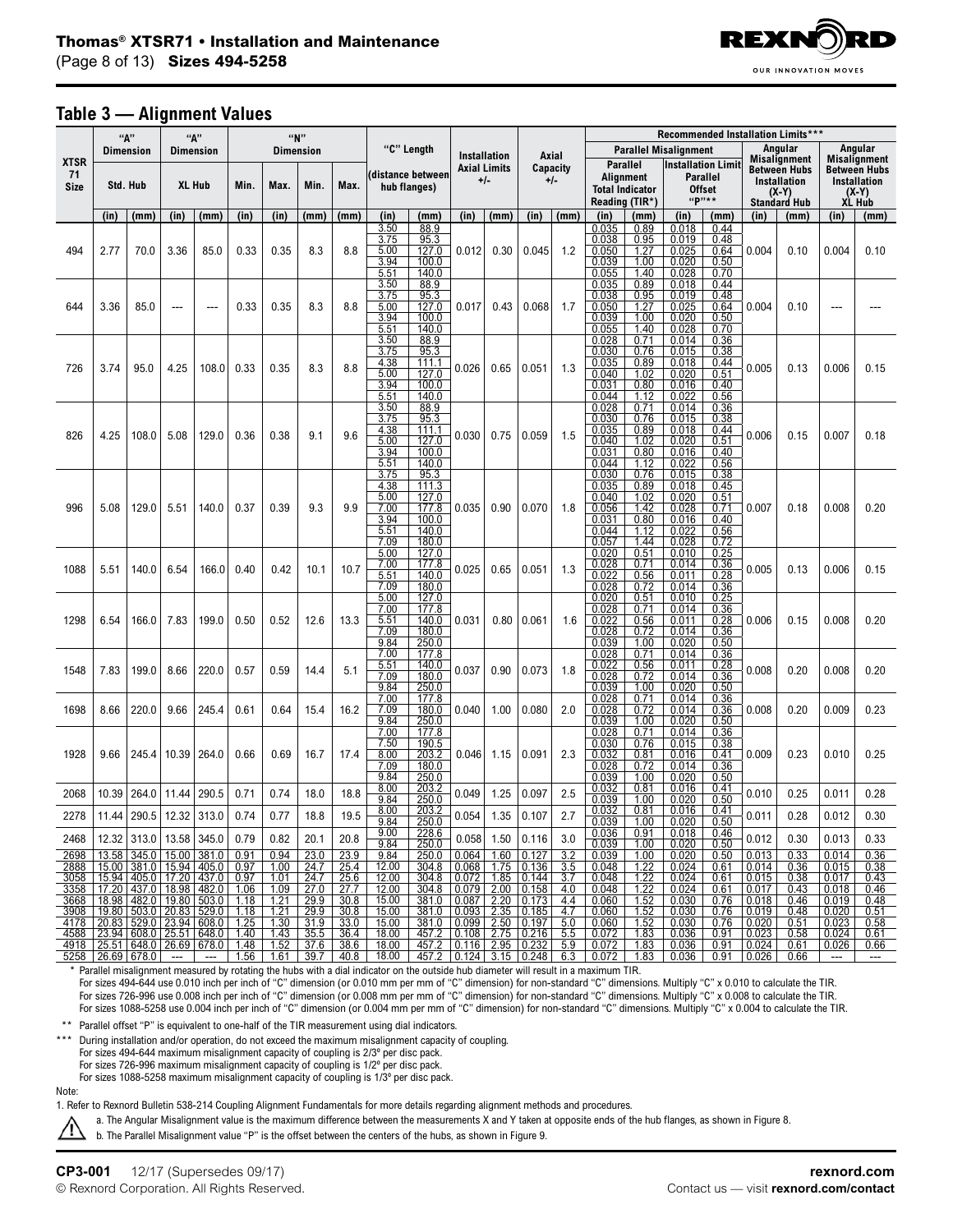

## **8. Final Assembly**

 XTSR71 couplings are delivered from the factory with a fully assembled center member subassembly with locknuts tightened at the **P** factory to the torque specified in Table 5. The center member subassembly is ready for field installation, and we recommend that you do not disassemble it (unless you are replacing the disc packs).

Verify that the hubs have been mounted as shown in Figure 4, to provide the correct "C" length (defined in Table 1). The "C" length is the distance measured between the faces of the two hub flanges.

Due to the hub-to-adapter piloting feature, the center member subassembly must be compressed to allow it to be slipped between the two end hubs.

Use the hub to adapter cap screws (provided) as defined in Figure 2 and Table 4 to compress the center member assembly by inserting them through the holes in the flanges of the center spool and threading them into the adapter tapped holes as shown in Figure 10.





Tighten the cap screws equally to compress both ends only enough to allow the center member subassembly to fit between the hubs (do not tighten more than necessary to provide clearance for assembly).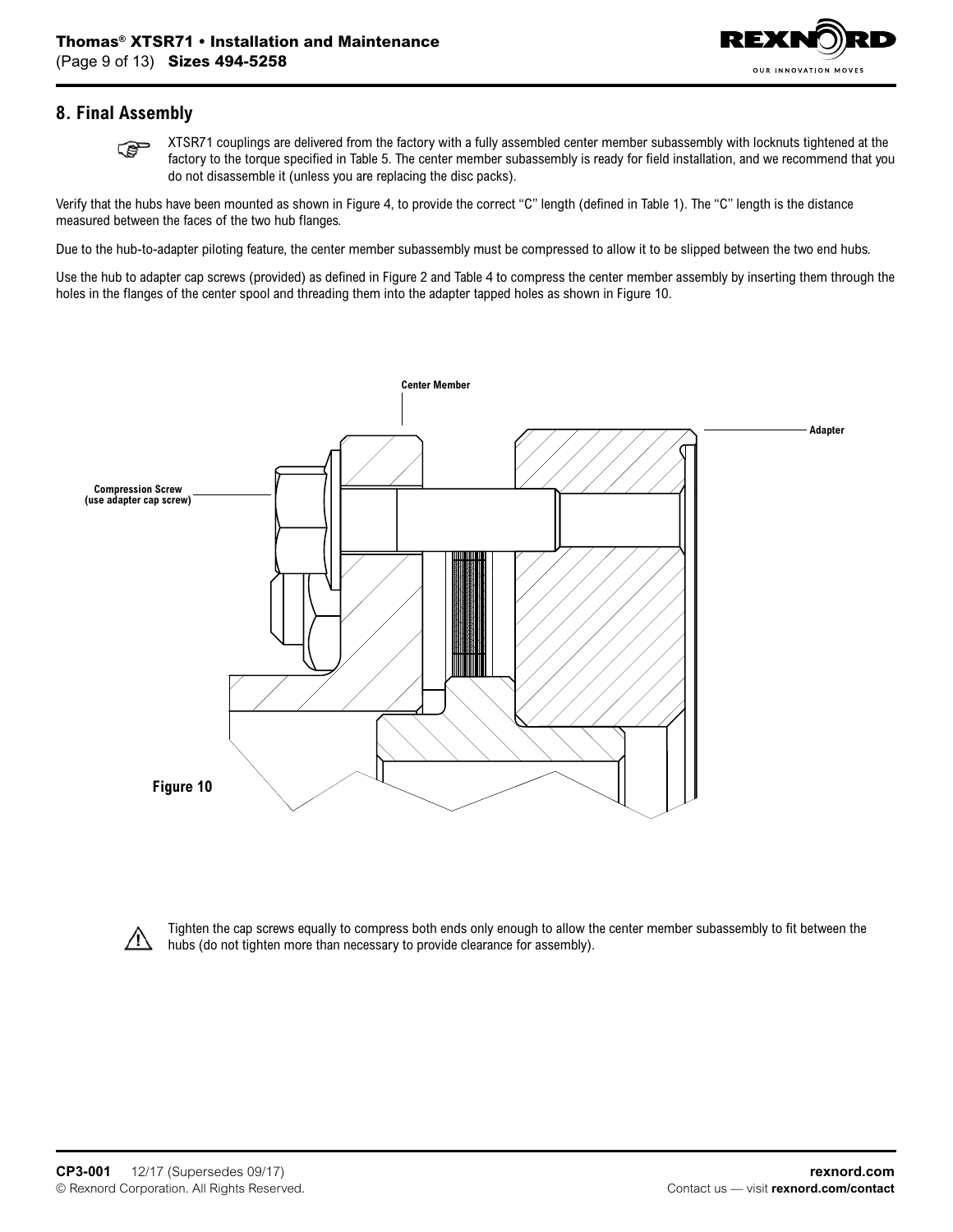

- 8.1 Make sure that the adapter and the hub flange face and pilots are free from foreign material, nicks and burrs to allow for proper pilot seating.
- 8.2 Place the compressed center member between the coupling hubs, lining up the tapped holes in the adapter with the cap screw clearance holes in the hub. If the coupling was assembly balanced, also align any match marks.
- 8.3 Remove the cap screws from the spacer flange to adapter, allowing the hub outside diameter to make contact with the pilot diameter of the adapter.
- 8.4 Lubricate the cap screw threads and insert the cap screws through the hub flange clearance holes and into the mating threaded holes in the adapter. Tighten each cap screw to the torque as listed in Table 4.

For further help with the installation or alignment consult Rexnord.

෬

 Note: All bolts and cap screw threads must be lubricated prior to assembly. A clean motor oil is recommended. Do not use lubricants containing molybdenum disulfide or greases.

# **PRECAUTION**

Remove any dust deposits from the coupling components and the coupling elements in an appropriate way for explosive environments.

## **Table 4 — Cap Screw Tightening Torque**

|                                   | "A" Dimension<br>Std. Hub |       |                                                     |                   | Flange Hex Head Cap Screw-Standard Hub |                       |       |                                | Flange Hex Head Cap Screw-XL Hub   |               |      |                              |  |
|-----------------------------------|---------------------------|-------|-----------------------------------------------------|-------------------|----------------------------------------|-----------------------|-------|--------------------------------|------------------------------------|---------------|------|------------------------------|--|
| XTSR71<br>Coupling<br><b>Size</b> |                           |       | Cap<br><b>Screw</b><br><b>Torque</b><br><b>Size</b> |                   |                                        | Wrench<br><b>Size</b> |       | "A" Dimension<br><b>XL Hub</b> | Cap<br><b>Screw</b><br><b>Size</b> | <b>Torque</b> |      | <b>Wrench</b><br><b>Size</b> |  |
|                                   | (in)                      | (mm)  | (mm)                                                | $(ft-lb)$<br>(Nm) |                                        | (mm)                  | (in)  | (mm)                           | (mm)                               | $(ft-lb)$     | (Nm) | (mm)                         |  |
| 494                               | 2.77                      | 70.0  | M5x20                                               | 6.3               | 8.5                                    | 8                     | 3.36  | 85.0                           | M5x20                              | 6.3           | 8.5  | 8                            |  |
| 644                               | 3.36                      | 85.0  | M5x20                                               | 6.3               | 8.5                                    | 8                     | ---   | ---                            | ---                                | ---           | ---  | ---                          |  |
| 726                               | 3.74                      | 95.0  | M6x20                                               | 12.3              | 16.7                                   | 10                    | 4.25  | 108.0                          | M6x20                              | 12.3          | 16.7 | 10                           |  |
| 826                               | 4.25                      | 108.0 | M6x20                                               | 12.3              | 16.7                                   | 10                    | 5.08  | 129.0                          | M8x25                              | 27            | 36   | 13                           |  |
| 996                               | 5.08                      | 129.0 | M8x25                                               | 27.0              | 36                                     | 13                    | 5.51  | 140.0                          | M6x25                              | 12.3          | 16.7 | 10                           |  |
| 1088                              | 5.51                      | 140.0 | M6x25                                               | 12.3              | 16.7                                   | 10                    | 6.54  | 166.0                          | M8x30                              | 27            | 36   | 13                           |  |
| 1298                              | 6.54                      | 166.0 | M8x30                                               | 27                | 36                                     | 13                    | 7.83  | 199.0                          | M10x35                             | 51.0          | 69   | 15                           |  |
| 1548                              | 7.83                      | 199.0 | M10x35                                              | 51                | 69                                     | 15                    | 8.66  | 220.0                          | M10x40                             | 51.0          | 69   | 15                           |  |
| 1698                              | 8.66                      | 220.0 | M10x40                                              | 51                | 69                                     | 15                    | 9.66  | 245.4                          | M12x40                             | 92.0          | 124  | 16                           |  |
| 1928                              | 9.66                      | 245.4 | M12x40                                              | 92                | 124                                    | 16                    | 10.39 | 264.0                          | M12x40                             | 92.0          | 124  | 16                           |  |
| 2068                              | 10.39                     | 264.0 | M12x40                                              | 92                | 124                                    | 16                    | 11.44 | 290.5                          | M12x50                             | 92.0          | 124  | 16                           |  |
| 2278                              | 11.44                     | 290.5 | M12x50                                              | 92                | 124                                    | 16                    | 12.32 | 313.0                          | M14x50                             | 142           | 193  | 18                           |  |
| 2468                              | 12.32                     | 313.0 | M14x50                                              | 142               | 193                                    | 18                    | 13.58 | 345.0                          | M12x60                             | 92.0          | 124  | 16                           |  |
| 2698                              | 13.58                     | 345.0 | M12x60                                              | 92                | 124                                    | 16                    | 15.00 | 381.0                          | M14x70                             | 142           | 193  | 18                           |  |
| 2888                              | 15.00                     | 381.0 | M14x70                                              | 142               | 193                                    | 18                    | 15.94 | 405.0                          | M14x70                             | 142           | 193  | 18                           |  |
| 3058                              | 15.94                     | 405.0 | M14x70                                              | 142               | 193                                    | 18                    | 17.20 | 437.0                          | M16x70                             | 218           | 295  | 21                           |  |
| 3358                              | 17.20                     | 437.0 | M16x70                                              | 218               | 295                                    | 21                    | 18.98 | 482.0                          | M16x80                             | 218           | 295  | 21                           |  |
| 3668                              | 18.98                     | 482.0 | M16x80                                              | 218               | 295                                    | 21                    | 19.80 | 503.0                          | M16x80                             | 218           | 295  | 21                           |  |
| 3908                              | 19.80                     | 503.0 | M16x80                                              | 218               | 295                                    | 21                    | 20.83 | 529.0                          | M16x80                             | 218           | 295  | 21                           |  |
| 4178                              | 20.83                     | 529.0 | M16x80                                              | 218               | 295                                    | 21                    | 23.94 | 608.0                          | M20x90                             | 427           | 579  | 27                           |  |
| 4588                              | 23.94                     | 608.0 | M20x90                                              | 427               | 579                                    | 27                    | 25.51 | 648.0                          | M20x100                            | 427           | 579  | 27                           |  |
| 4918                              | 25.51                     | 648.0 | M20x100                                             | 427               | 579                                    | 27                    | 26.69 | 678.0                          | M20x110                            | 427           | 579  | 27                           |  |
| 5258                              | 26.69                     | 678.0 | M20x110                                             | 427               | 579                                    | 27                    | ---   | ---                            | ---                                | ---           | ---  | ---                          |  |

Note:

1. These torque values are approximate for cap screws with lubricated threads.

#### **9. Disc Pack Replacement**

If it becomes necessary to replace the disc packs, it can be done as follows.

 Note: The XTSR71 center member subassemblies have their locknuts factory tightened. On center member subassemblies where **CEP** the spacer length is short and wrench access is limited, special wrenches are used to tighten the locknuts. Consult Rexnord for assistance in obtaining these special wrenches.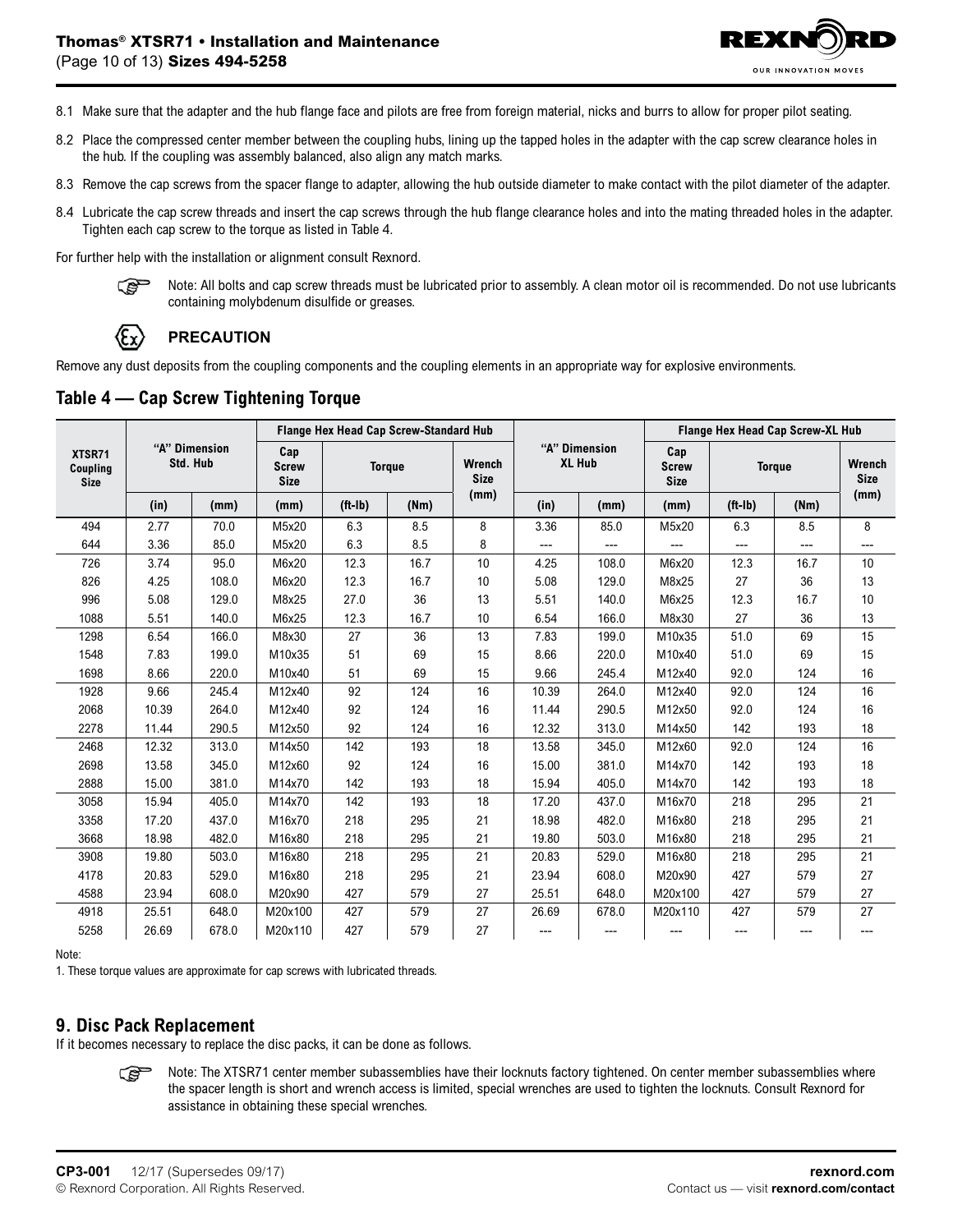

- 9.1 Remove the center member subassembly by removing all cap screws from hubs to compress the center member assembly by inserting them through the holes in the flanges of the center spool and threading them into the adapter tapped holes as shown in Figure 10 and dropping the center member assembly out from between the hubs. There are jacking screw tapped holes in each end hub to disengage the pilots between the hubs and adapters, using the hub to adapter cap screws as defined in Table 4.
- 9.2 Remove all locknuts, bolts, bushings, and disc packs. Special wrenches may be required. Clean the two adapters and the center spool, removing any nicks and burrs. See Figure 2. Install the new disc packs to the adapters first.

ణా Match marks (if applied at assembly balance) must be in-line to maintain balance integrity.

9.3 Install the disc packs to the adapter first so that the washer heads of the disc pack line up with the bolt holes in the adapter as shown in Figure 11A. Insert the bolts through the adapter bolt holes and disc pack.



- 9.4 Install an overload bushing onto each bolt, as shown on Figure 11A and 11B.
- 9.5 Apply a clean motor oil to the bolt threads and install a locknut on each bolt. Slightly tighten all locknuts using an alternating progressive pattern as shown in Figures 13 and 14, making sure all the bolts are fully seated. At this stage you will only be working with half of the bolts on the disc pack. Now tighten each locknut to the appropriate torque value shown in Table 5, using incremental torque in a progressive alternating pattern as shown in Figures 13 and 14.
	- డె All bolt threads must be lubricated prior to assembly. A clean motor oil is recommended. Do not use lubricants containing molybenum disulfide or greases.
- 9.6 Position center member against disc pack aligning the clearance holes on the center member to the installed bolts on the adapter to disc pack joint.
- 9.7 Insert all the remaining bolts through the center member bolt holes and disc pack as shown in Figure 11B.
- 9.8 Install an overload bushing onto each bolt, as shown on Figure 11A and 11B.
- 9.9 Apply a clean motor oil to the bolt threads and install a locknut on each bolt.
- 9.10 Slightly tighten remaining locknuts using an alternating progressive pattern as shown in Figures 13 and 14, making sure the pack is not distorted and all the bolts are fully seated. Now tighten each locknut to the appropriate torque value shown in Table 5, using an incremental torque in a progressive alternating pattern as shown in Figures 13 and 14.
- 9.11 Proceed to install the center member subassembly as outlined in the Final Assembly section 8.

When possible, it is recommended that all locknuts have their tightening torque checked after several hours of initial operation. ক্লে

For spare replacement parts, see Table 1.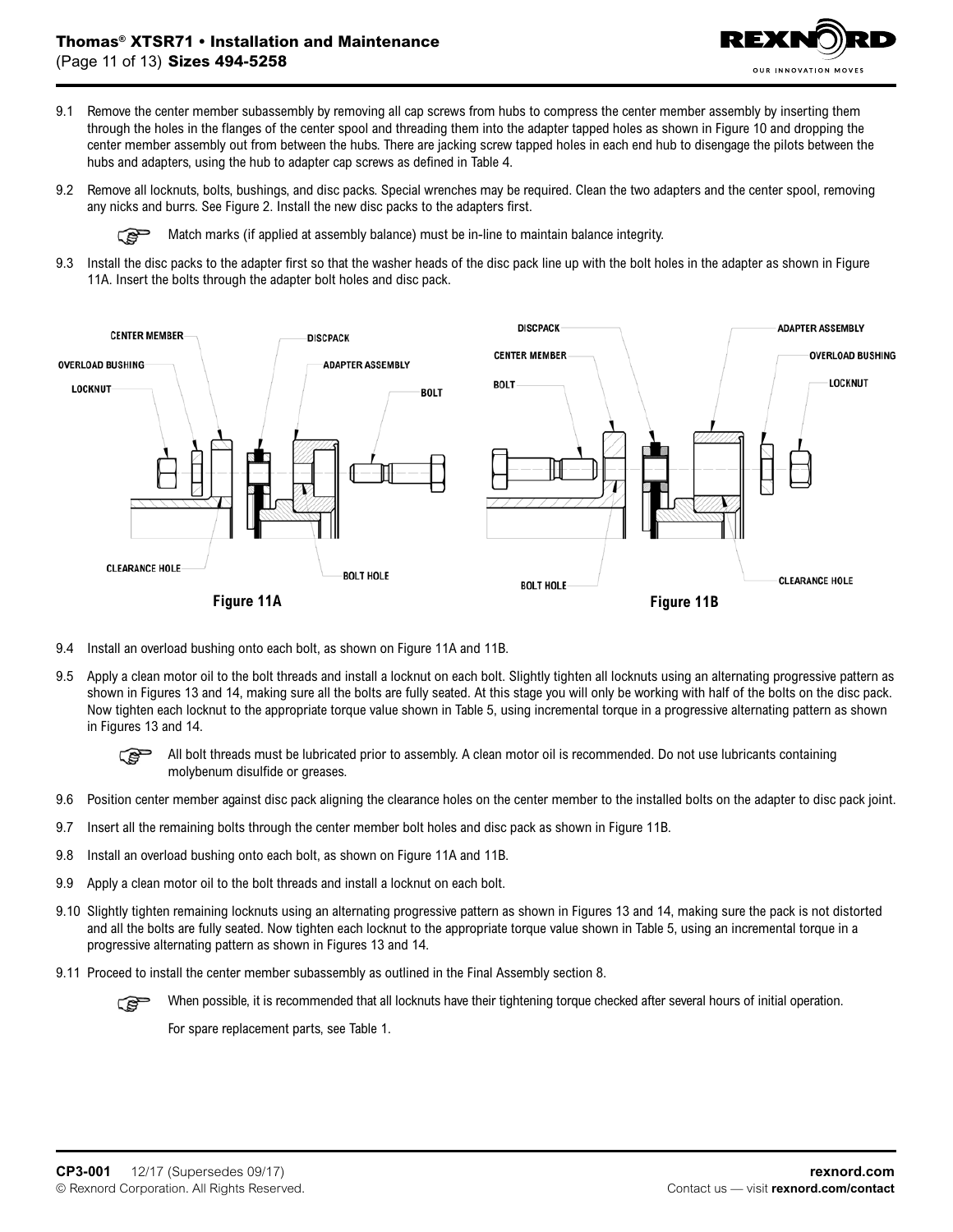

## **10. Center Member Assembly Balance Setup**

When center member assembly balance is required, it can be done as follows.

- 10.1 If service work or component replacement was done to center member assembly follow instructions in section 9 for proper reassembly.
- 10.2 With a fully assembled spacer assembly, use 6 on a 6 bolt and 8 on an 8 bolt disc pack, the adapter hub to adapter cap screws provided as defined in Figure 2 and Table 4 to compress the center member assembly by inserting them through the holes in the flanges of the center spool and threading them into the adapter tapped holes as shown in Figure 10.
- 10.3 Repeat instruction 10.2 on opposite flange to adapter. Both ends of the spacer assembly will need to be compressed to rigidize the assembly for proper balance.
- 10.4 Use a progressive tightening pattern until the spacer flange is pressed against the raised boss of the protruded anti-flail feature of the adapter as shown in Figure 12 below. Use the same process on both sides of the spacer assembly.



**Figure 12**

- 10.5 With both sides of the assembly compressed against the raised boss, the center assembly is rigidized for balancing.
- 10.6 Inspect and remove any burrs on outside edges of spacer and adapter to prevent potential balance errors.
- 10.7 Perform balancing procedure per your company requirements.
- 10.8 Follow section 8 Final Assembly to install the center assembly to the coupling.
- 10.9 After removing rigidizing hardware, the overall length of the spacer assembly may be shorter than originally designed. This does not detrimentally affect the coupling, which can be assembled to the hubs according to section 8 Final Assembly.